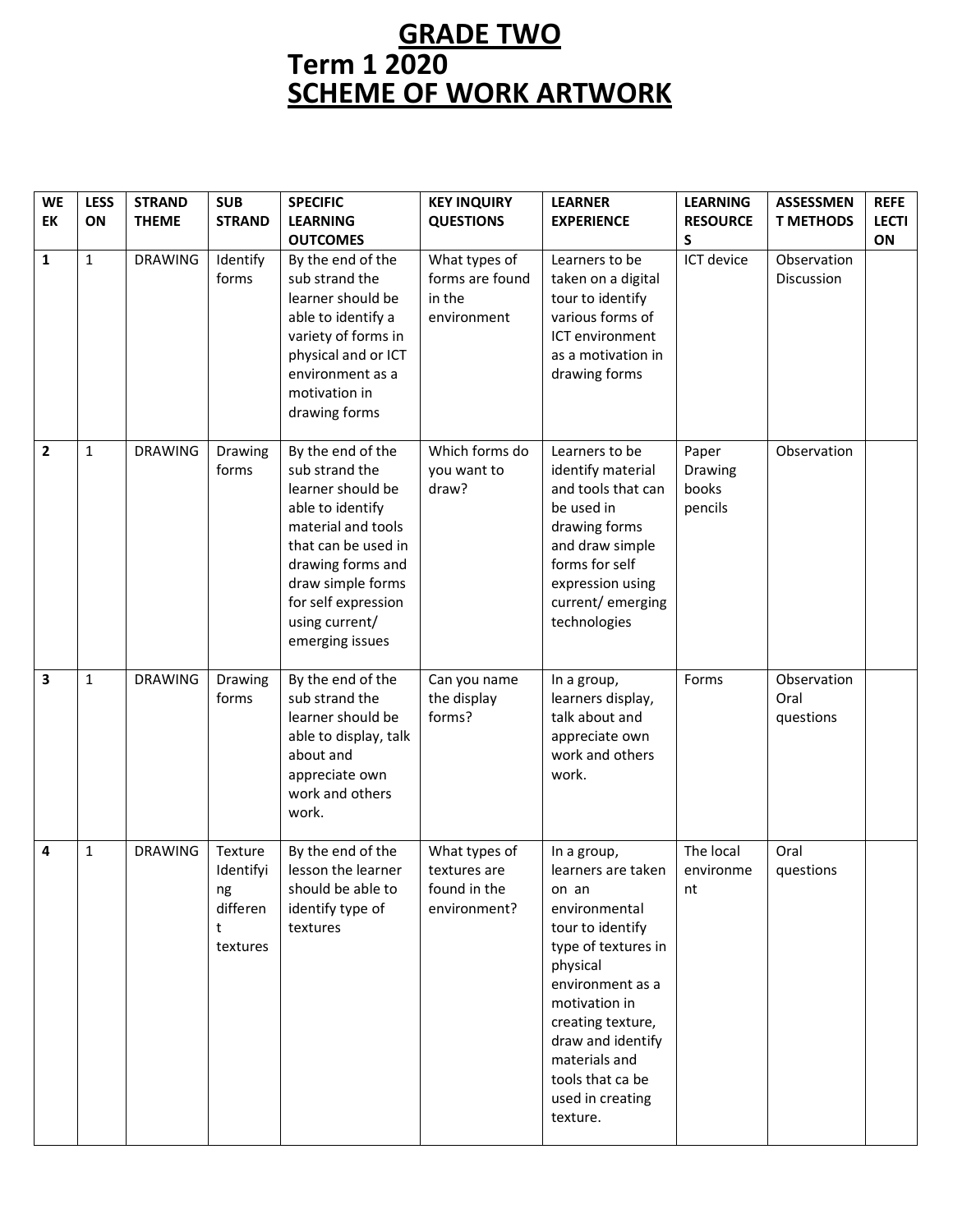| 5                       | $\mathbf{1}$ | <b>DRAWING</b>     | Creating<br>simple<br>textural<br>effects<br>in<br>drawing | By the end of the<br>sub strand, the<br>learner should be<br>able to create<br>simple textured<br>effects using<br>current/emerging<br>issues                                                  | How do we<br>identify texture?                                     | Learners to create<br>simple textured<br>effects using<br>current/emerging<br>technologies                         | Realia                                      | Observation<br>s<br>experiment        |  |
|-------------------------|--------------|--------------------|------------------------------------------------------------|------------------------------------------------------------------------------------------------------------------------------------------------------------------------------------------------|--------------------------------------------------------------------|--------------------------------------------------------------------------------------------------------------------|---------------------------------------------|---------------------------------------|--|
| 6                       | $\mathbf{1}$ | <b>DRAWING</b>     | Displayi<br>ng                                             | By the end of the<br>sub strand, the<br>learner should be<br>able to talk about<br>and appreciate<br>other learners<br>work                                                                    | How create<br>texture in a<br>drawing?                             | Learners to to talk<br>about and<br>appreciate other<br>learners work                                              | Realia                                      | Observation<br>S<br>Discussion        |  |
| $\overline{\mathbf{z}}$ | $\mathbf{1}$ | Paint and<br>color | Observi<br>ng and<br>painting<br>shapes                    | By the end of the<br>sub strand, the<br>learner should be<br>able to identify and<br>name materials<br>used for painting                                                                       | What tools and<br>materials do we<br>use for<br>painting?          | Learners to<br>discuss tools and<br>materials used for<br>painting                                                 | Colour<br><b>Brushes</b><br>Paper           | Oral<br>questions                     |  |
| 8                       | $\mathbf{1}$ | Paint and<br>color | Mixing<br>and<br>Painting                                  | By the end of the<br>sub strand, the<br>learner should be<br>able to mix and<br>paint simples<br>shapes for self<br>expression                                                                 | How can we mix<br>water based<br>paints?                           | Learners to be<br>guided to paint<br>organic and<br>geometrical<br>shapes using<br>painting tools and<br>materials | Colour<br><b>Brushes</b><br>Paper           | Observation<br>Experiment             |  |
| 9                       | $\mathbf{1}$ | Paint and<br>color | Drawing<br>and<br>painting<br>the<br>national<br>flag      | By the end of the<br>sub strand, the<br>learner should be<br>able to Draw and<br>paint the national<br>flag appreciate the<br>symbolism of the<br>colors.                                      | How many<br>colours does the<br>national flag<br>have?             | Individual<br>learners to be<br>guided in drawing<br>and painting the<br>national flag                             | Paint<br><b>Brushes</b><br>Paper            | Oral<br>questions                     |  |
| 10                      | $\mathbf{1}$ | Pattern<br>making  | Texture<br>pattern                                         | By the end of the<br>sub strand, the<br>learner should be<br>able to observe the<br>textures of various<br>objects in the<br>environment to<br>motivate them in<br>creating texture<br>pattern | How do we<br>create texture<br>with pattern?                       | Learners to<br>discuss about the<br>types of textures<br>and patterns                                              | Textured<br>surfaces                        | Oral<br>questions                     |  |
| 11                      | $\mathbf{1}$ | Pattern<br>making  | Creating<br>simple<br>Texture<br>pattern                   | By the end of the<br>sub strand, the<br>learner should be<br>able to simple<br>Texture pattern for<br>self expression                                                                          | How do learners<br>appreciate use<br>of color in<br>pattern making | Individual<br>learners to create<br>texture patterns<br>in colour and<br>texture                                   | Textured<br>surfaces<br>Learners<br>artwork | Oral<br>questions<br>Observation<br>s |  |
| 12                      | $\mathbf 1$  | Pattern            | Observi                                                    | By the end of the                                                                                                                                                                              | How do create                                                      | Class discussion                                                                                                   | Various                                     | Oral                                  |  |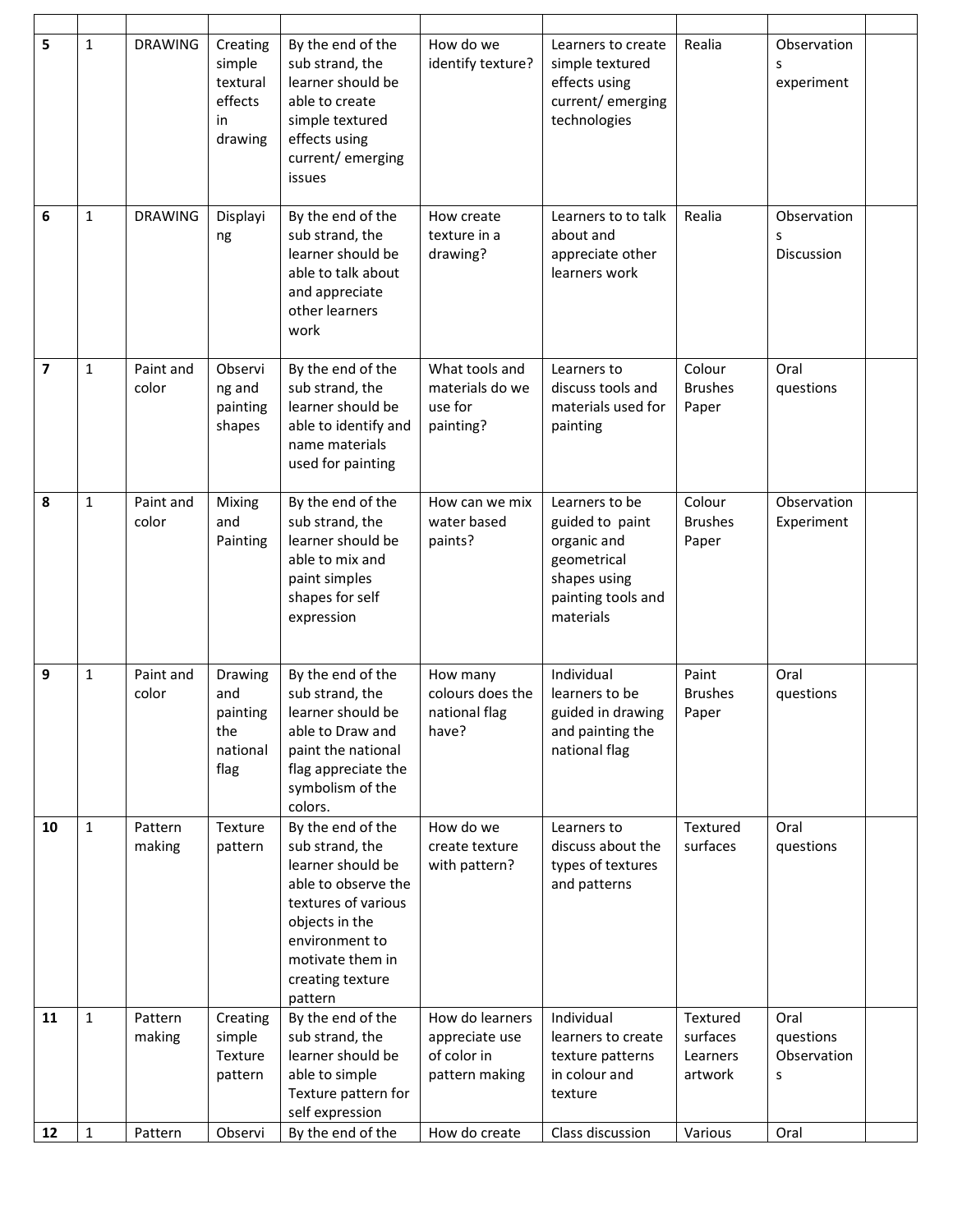|    |                | making            | ng<br>shapes                           | sub strand, the<br>learner should be<br>able to Observing<br>shapes in the<br>environment and<br>digital media to<br>motivate them in<br>creating shapes<br>and patterns                         | patterns with<br>shapes?                                                                                                 | on types and<br>shapes seen in<br>their immediate<br>environment and<br>those available in<br>digital media   | shapes<br><b>ICT</b> devices<br>Paper;<br>pencil                                                   | questions<br>Observation<br>S                  |  |
|----|----------------|-------------------|----------------------------------------|--------------------------------------------------------------------------------------------------------------------------------------------------------------------------------------------------|--------------------------------------------------------------------------------------------------------------------------|---------------------------------------------------------------------------------------------------------------|----------------------------------------------------------------------------------------------------|------------------------------------------------|--|
| 13 | $\mathbf{1}$   | Pattern<br>making | Creating<br>simple<br>shape<br>pattern | By the end of the<br>sub strand, the<br>learner should be<br>able to Observe<br>letters in the<br>environment to<br>motivate them in<br>letter patterns                                          | How do create<br>patterns with<br>shapes?                                                                                | Class discussion<br>on types of letters<br>seen in their<br>Immediate<br>environment                          | Various<br>shapes                                                                                  | Oral<br>questions<br>Discussion                |  |
| 14 | $\mathbf{1}$   | Pattern<br>making | Line<br>pattern                        | By the end of the<br>lesson, the learner<br>should be able to:<br>1. Identify and<br>observe with linear<br>patterns in the<br>physical<br>environment to<br>motivate them in<br>patterns making | 1. How do we<br>identify patterns<br>in our<br>environment?<br>2. Where do we<br>find patterns in<br>our<br>environment? | In groups learners<br>are taken for an<br>environmental<br>tour to Identify<br>and observe<br>linear patterns | Materials<br>found in<br>the local<br>environme<br>nt e.g.<br>sticks,<br>leaves,<br>stones etc     | Oral<br>questions<br>Discussion<br>observation |  |
|    | $\overline{2}$ | Pattern<br>making | Line<br>pattern                        | 2. Identify<br>materials and tools<br>that can make<br>linear patterns in<br>the physical<br>environment to<br>motivate them in<br>pattern making                                                | 1. How do we<br>identify<br>materials used<br>to make<br>patterns?                                                       | In groups learners<br>are guided to<br>Identify tools and<br>materials used to<br>make linear<br>patterns     | Materials<br>and tools in<br>the local<br>environme<br>nt e.g.<br>sticks,<br>leaves,<br>stones etc | Oral<br>questions<br>Discussion<br>observation |  |

| 15 | 1              | Pattern<br>making | Line<br>pattern | Making<br>patterns using<br>different<br>materials (soil,<br>grains, egg<br>shells e.t.c)                                                                           | 1. What<br>materials are<br>used to make<br>line patterns? | Learners make<br>patterns using<br>different line<br>patterns              | Soil,<br>Grains,<br>Egg Shells<br>E.T.C       | Oral<br>questions<br><b>Discussion</b><br>observation |  |
|----|----------------|-------------------|-----------------|---------------------------------------------------------------------------------------------------------------------------------------------------------------------|------------------------------------------------------------|----------------------------------------------------------------------------|-----------------------------------------------|-------------------------------------------------------|--|
|    | $\overline{2}$ | Pattern<br>making | Line<br>pattern | By the end of<br>the lesson, the<br>learner should<br>be able to:-<br>-Making<br>different line<br>patterns using<br>different<br>materials<br>(paints,<br>crayons) | 1. What<br>materials are<br>used to make<br>line patterns? | Learners make<br>patterns using<br>different line<br>patterns              | -Paints<br>-Crayons                           | Oral<br>questions<br><b>Discussion</b><br>observation |  |
|    | $\overline{2}$ |                   |                 | -Display, talk<br>about and<br>appreciate own<br>and others                                                                                                         | How do we<br>create textures?                              | - Learners Display,<br>talk about and<br>appreciate own<br>and others work | -pencils<br>-crayons<br>-physical<br>environm | Oral<br>questions<br>Discussion<br>observation        |  |